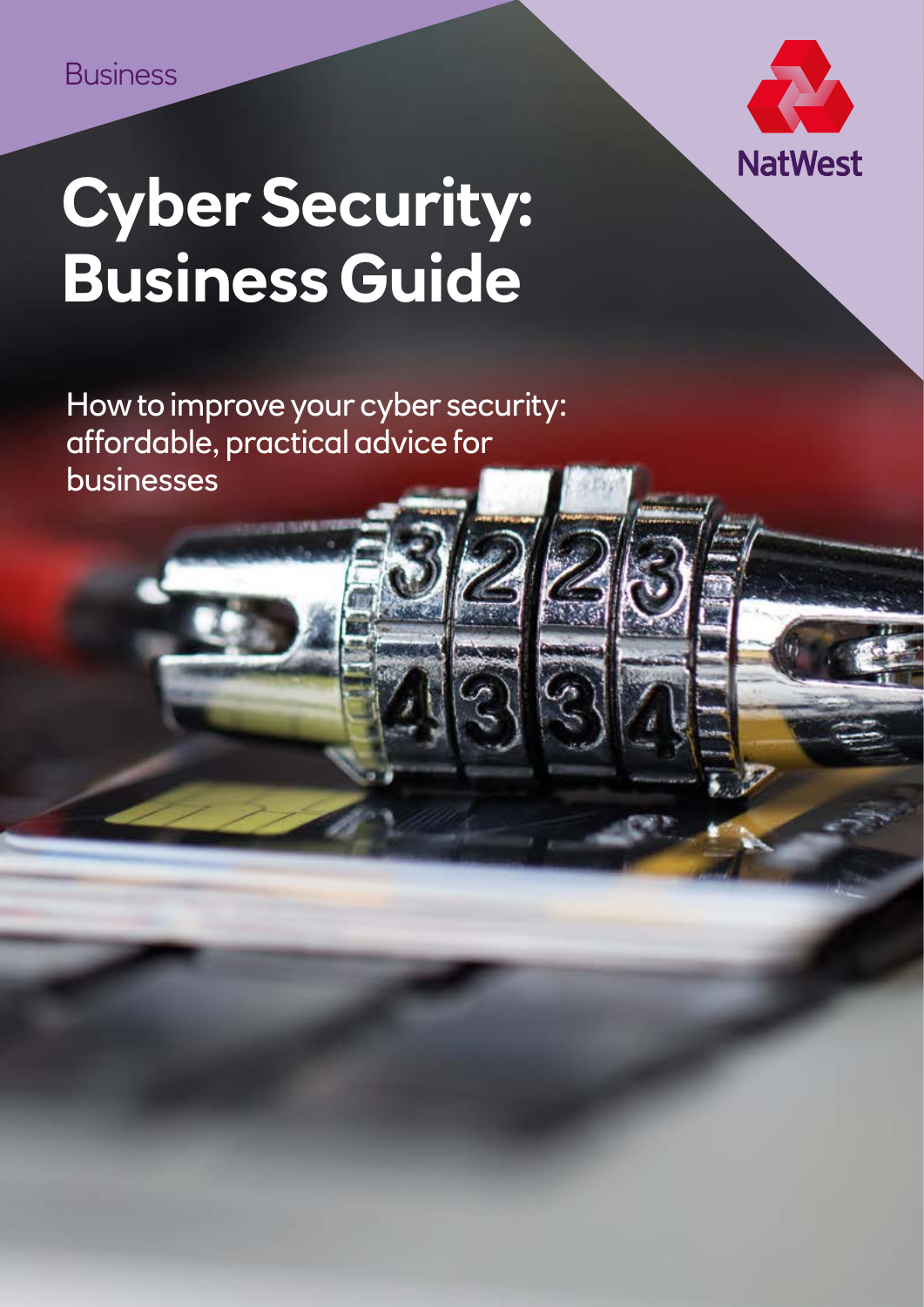# **Cyber Security: Business Guide**

How to improve your cyber security: affordable, practical advice for businesses

# **Contents**

| <b>Foreword</b>                                  |    |
|--------------------------------------------------|----|
| <b>Backing up your data</b>                      | 4  |
| <b>Protecting your organisation from malware</b> | 6  |
| Keeping your smartphones (and tablets) safe      | 8  |
| Using passwords to protect your data             | 10 |
| <b>Avoiding phishing attacks</b>                 | 12 |
| <b>Infographic Summary</b>                       | 15 |

 $\blacktriangle$ 

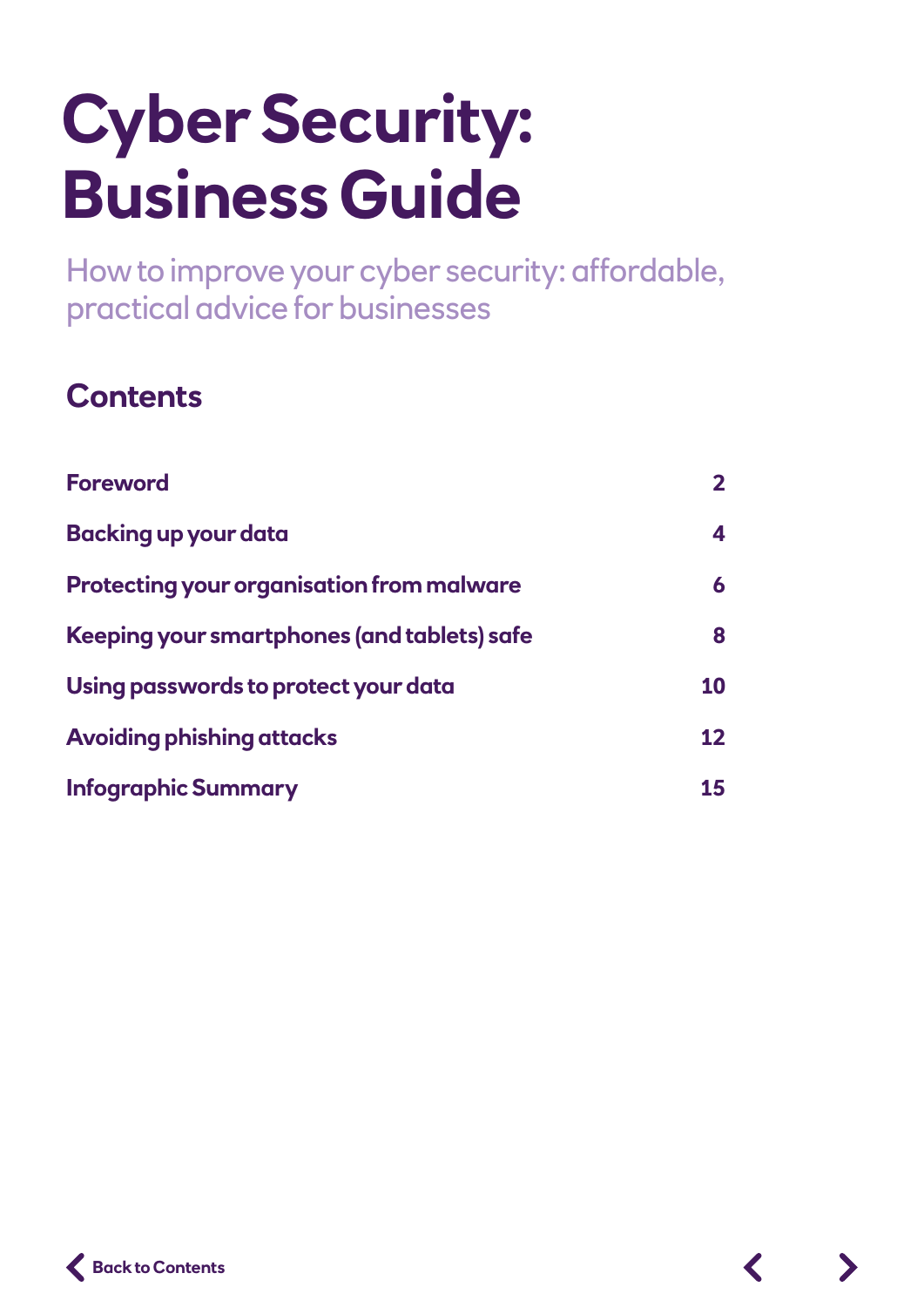# **Cyber Security: Business Guide**

# **Foreword**

There's no denying the very real threat that cybercrime poses to companies of all sizes as we head further into the digital age, but small or medium-sized enterprises (SMEs) are particularly vulnerable to security breaches. With around 50% of businesses likely to experience a cyber security breach and subjected to an estimated 10,000 attacks a day, robust cyber-security practices are essential to safeguard their interests.

Prevention is better than cure – vigilance, communication and training are your most effective weapons in the fight against the scammers and fraudsters waiting to exploit any weakness in your business. This is why everyone in your organisation needs to be alert and aware of potential threats.

#### At NatWest, we recognise

that SME businesses are vital to our local communities and to the economy as a whole. When they thrive, we all benefit. That's why we're proud to be associated with this National Cyber Security Centre (NCSC) initiative to inform and educate businesses about the dangers of cyber breaches and to support them in putting in place effective solutions.

The advice in this guide is applicable to businesses of all sizes, across all sectors and we're sure you'll find it useful. We also offer a number of additional useful resources including free seminars, webinars and podcasts via our Security Centre (search NatWest Security) and articles, guides and videos on our Business Hub. Whatever security guidance you need, we'll be able to help.

As well as helping you implement protective policies, we can also offer our support if the worst should happen and a breach does take place. In this event, quick action is vital and our dedicated Business Fraud Team will be able to support you.

Our priority at NatWest is giving you the protection you need to run your business as securely as possible, so that you can concentrate on the job you do best: managing a profitable enterprise that protects the interests of your customers, your employees, your partners and yourself.



**Andrew Harrison Managing Director, Business Banking NatWest**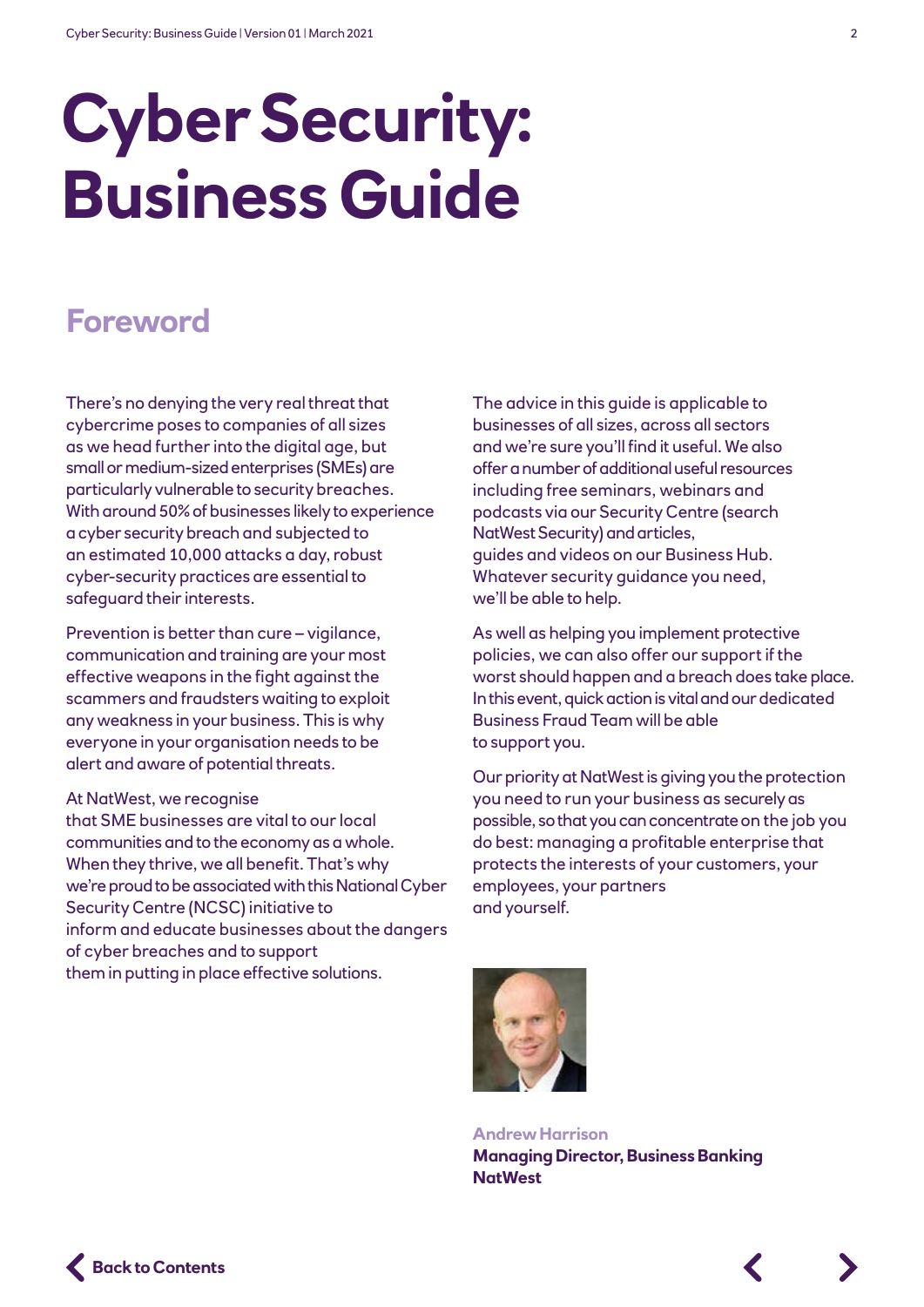This guide has been produced to help small businesses protect themselves from the most common cyber attacks. If you're a small or mediumsized enterprise (SME) then there's around a 1 in 2 chance that you'll experience a cyber security breach. For micro / small businesses, that could result in costs of around £900.

Following the advice in this guide will significantly increase your protection from the most common types of cybercrime. The 5 topics covered are easy to understand and cost little to implement. This guide can't guarantee protection from all types of cyber attack, but it does show how easy it can be to protect your organisation's data, assets, and reputation. You can find more help in the 'find out more' section at the bottom of each topic. If you need to improve your cyber security further, then you can also seek certification under the Cyber Essentials<sup>1</sup> scheme, which has the benefit

of demonstrating to your clients (or prospective clients) that you take the protection of their data seriously. And if you're a larger business, or face a greater risk from cybercrime, then the 10 Steps to Cyber Security² can further help your approach to cyber security.

The National Cyber Security Centre want to make it easy for people to understand how to protect their information and IT against cyber attack<sup>3</sup>, in the same way that everyone understands how to protect their property from other types of crime. The NCSC is not just here to look after the IT systems of government and the UK's critical national infrastructure. Whether you run a small business, a charity, oversee the IT systems in a school, or simply want to make sure your devices at home are more secure, our mission is to make the UK the safest place for everyone to live and do business online.

**Sarah Lyons**  NCSC Deputy Director Economy & Society Engagement

1 [cyberaware.gov.uk/cyberessentials/get.html](http://cyberaware.gov.uk/cyberessentials/get.html) 2 [ncsc.gov.uk/guidance/10-steps-cyber-security](http://ncsc.gov.uk/guidance/10-steps-cyber-security) 3[ncsc.gov.uk/blog-post/what-can-ncsc-do-you](http://ncsc.gov.uk/blog-post/what-can-ncsc-do-you)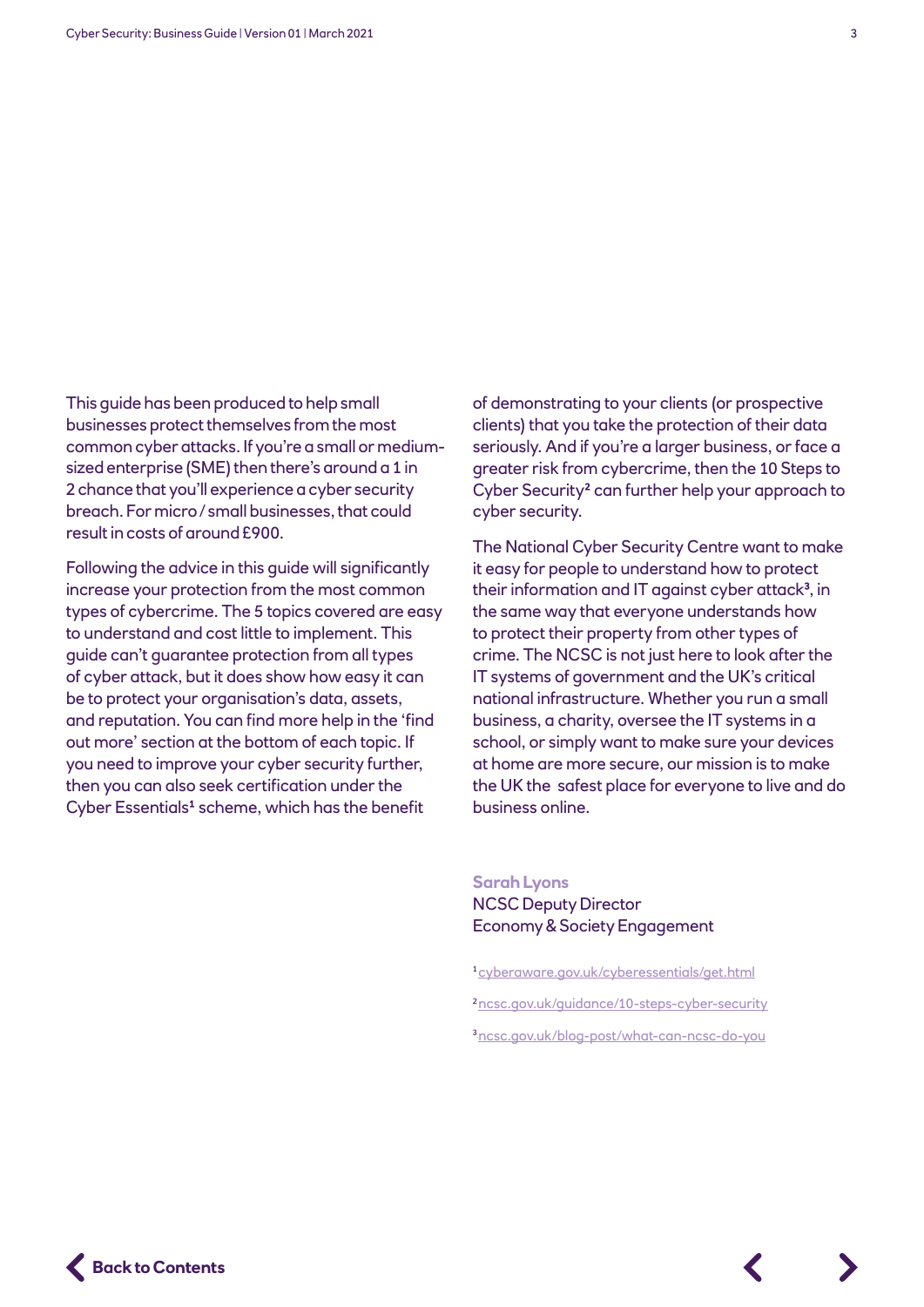# **Backing up your data**

Think about how much you rely on your business-critical data. Customer details, quotes, orders and payment details. Now imagine how long you would be able to operate without them.

All businesses, regardless of size, should take regular backups of their important data, and make sure that these backups are recent and can be restored. By doing this, you're ensuring your business can still function following the impact of flood, fire, physical damage or theft. Furthermore, if you have backups of your data that you can quickly recover, you can't be blackmailed by **ransomware attacks**. 4

*This section outlines five things to consider when backing up your data.*

#### **Tip 1: Identify what data you need to back up**

Your first step is to identify your essential data. That is, the information that your business couldn't function without. Normally this will comprise documents, photos, emails, contacts and calendars, most of which are kept in just a few common folders on your computer, phone or tablet, or network.

# **Tip 2: Keep your backup separate from your computer**

Whether it's on a USB stick, on a separate drive or a separate computer, access to data backups should be restricted so that they:

• are not accessible by staff

• are not permanently connected (either physically or over a local network) to the device holding the original copy.

Ransomware (and other malware) can often move to attached storage automatically, which means any such backup could also be infected, leaving you with no backup to recover from. For more resilience, you should consider storing your backups in a different location, so fire or theft won't result in you losing both copies. Cloud storage solutions (see below) are a cost-effective and efficient way of achieving this.

### **Tip 3: Consider the cloud**

You've probably already used cloud storage during your everyday work and personal life without even knowing – unless you're running your own email server, your emails are already stored 'in the cloud'.

Using cloud storage (where a service provider stores your data on their infrastructure) means your data is physically separate from your location. You'll also benefit from a high level of availability. Service providers can supply your organisation with data storage and web services without you needing to invest in expensive hardware up front. Most providers offer a limited amount of storage space for free, and larger storage capacity for minimal costs to small businesses.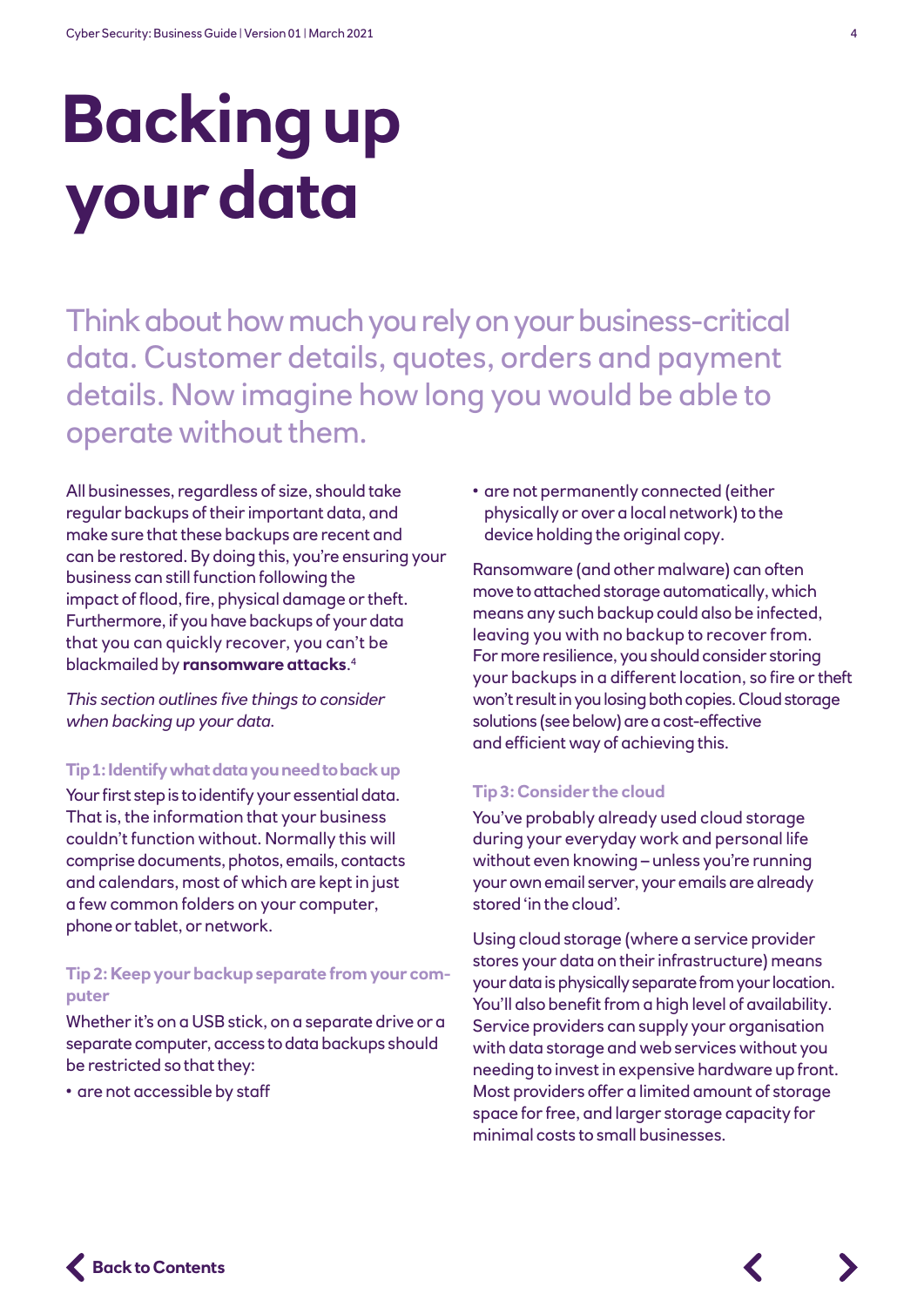

#### **Tip 4: Read our cloud security guidance**

Not all service providers are the same, but the market is reasonably mature and most providers have good security practices built in. By handing over significant parts of your IT services to a service provider, you'll benefit from specialist expertise that smaller organisations would perhaps struggle to justify in terms of cost. However, before contacting service providers, we encourage you to read the **NCSC's Cloud Security Guidance**. 5 This guidance will help you decide what to look for when evaluating their services, and what they can offer.

# **Tip 5: Make backing up part of your everyday business**

We know that backing up is not a very interesting thing to do (and there will always be more important tasks that you feel should take priority), but the majority of network or cloud storage solutions now allow you to make backups automatically. For instance, when new files of a certain type are saved to specified folders. Using automated backups not only saves time, but also ensures that you have the latest version of your files should you need them.

Many off-the-shelf backup solutions are easy to set up, and are affordable considering the businesscritical protection they offer. When choosing a solution, you'll also have to consider how much data you need to back up, and how quickly you need to be able to access the data following any incident.

#### **Find out more**

For further guidance on backups, please see our **Securing Bulk Data guidance,**<sup>6</sup> which discusses the importance of knowing what data is most important to you, and how to back it up reliably.

The Information Commissioner's Office website also has a useful **introduction to cloud computing**. 7

- 4[ncsc.gov.uk/guidance/mitigating-malware-and-ransomware](http://ncsc.gov.uk/guidance/mitigating-malware-and-ransomware-attacks)[attacks](http://ncsc.gov.uk/guidance/mitigating-malware-and-ransomware-attacks)
- 5[ncsc.gov.uk/guidance/cloud-security-collection](http://ncsc.gov.uk/guidance/cloud-security-collection)
- 6[ncsc.gov.uk/guidance/protecting-bulk-personal-data-main](http://ncsc.gov.uk/guidance/protecting-bulk-personal-data-main)
- <sup>7</sup> [ico.org.uk/for-the-public/online/cloud-computing/](http://ico.org.uk/for-the-public/online/cloud-computing/)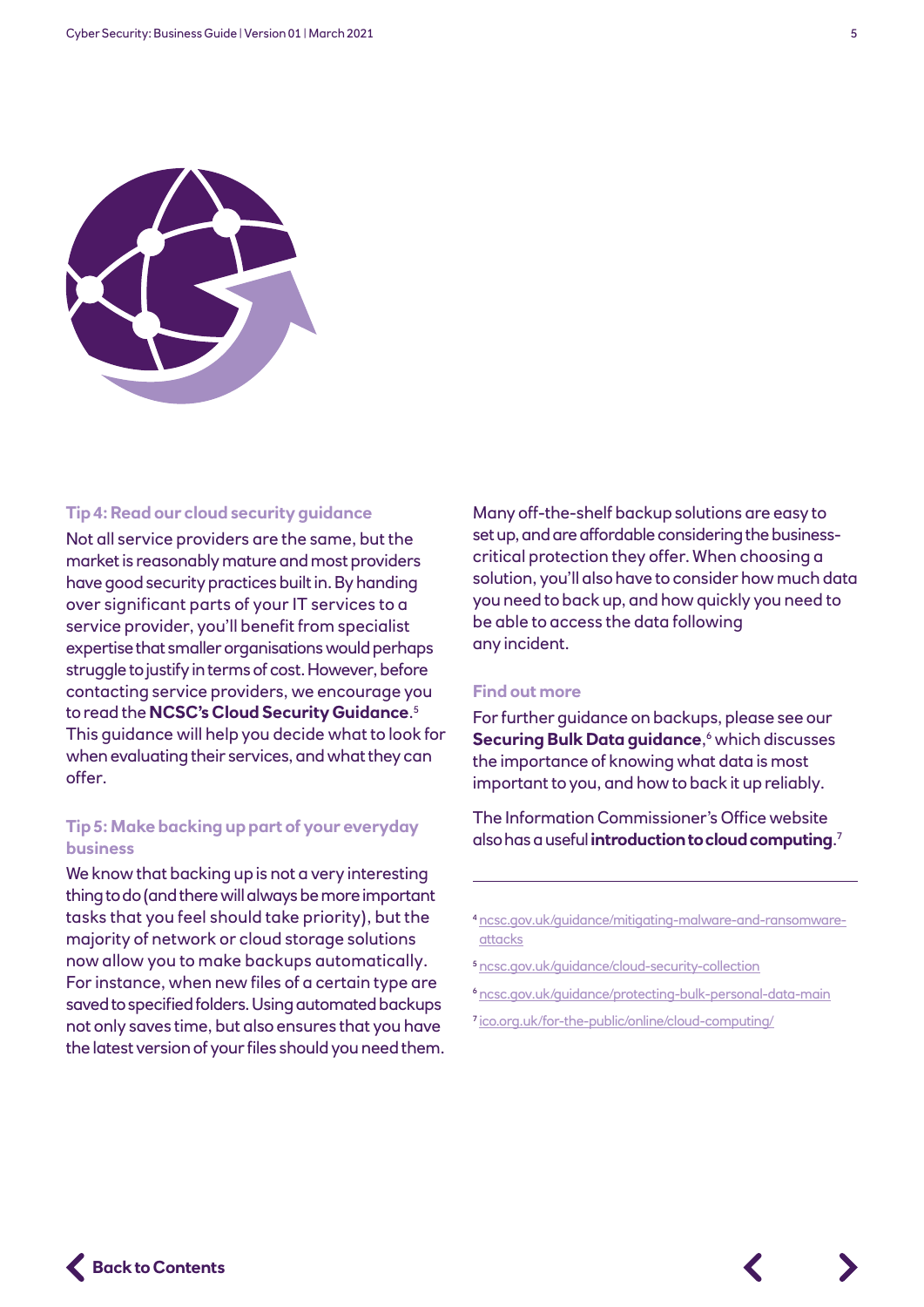# **Protecting your organisation from malware**

Malicious software (also known as 'malware') is software or web content that can harm your organisation, such as the recent WannaCry outbreak.<sup>8</sup>

The most well-known form of malware is viruses, which are self-copying programs that infect legitimate software.

*This section contains five free and easy-toimplement tips that can help prevent malware damaging your organisation.* 

#### **Tip 1: Install (and turn on) antivirus software**

Antivirus software – which is often included for free within popular operating systems – should be used on **all** computers and laptops. For your office equipment, you can pretty much click 'enable', and you're instantly safer. Smartphones and tablets might require a different approach and, if configured in accordance with the **NCSC's end user device (EUD) guidance**,<sup>9</sup> separate **antivirus software**10 might not be necessary.

# **Tip 2: Prevent staff from downloading dodgy apps**

You should only download apps for mobile phones and tablets from manufacturer-approved stores (like Google Play or Apple App Store). These apps are checked to provide a certain level of protection from malware that might cause harm. You should prevent staff from downloading third party apps from unknown vendors/sources, as these will not have been checked.

Staff accounts should only have enough access required to perform their role, with extra permissions (ie for administrators) only given to those who need it. When administrative accounts are created, they should only be used for that specific task, with standard user accounts used for general work.

# **Tip 3: Keep all your IT equipment up to date (patching)**

For all your IT equipment (so tablets, smartphones, laptops and PCs), make sure that the software and firmware is always kept up to date with the latest versions from software developers, hardware suppliers and vendors. Applying these updates (a process known as patching) is one of the most important things you can do to improve security – the IT version of eating your fruit and veg. Operating systems, programs, phones and apps should all be set to 'automatically update' wherever this is an option.

At some point, these updates will no longer be available (as the product reaches the end of its supported life), at which point you should consider replacing it with a modern alternative. For more information on applying updates, refer to the **NCSC's guidance on Vulnerability Management**. 11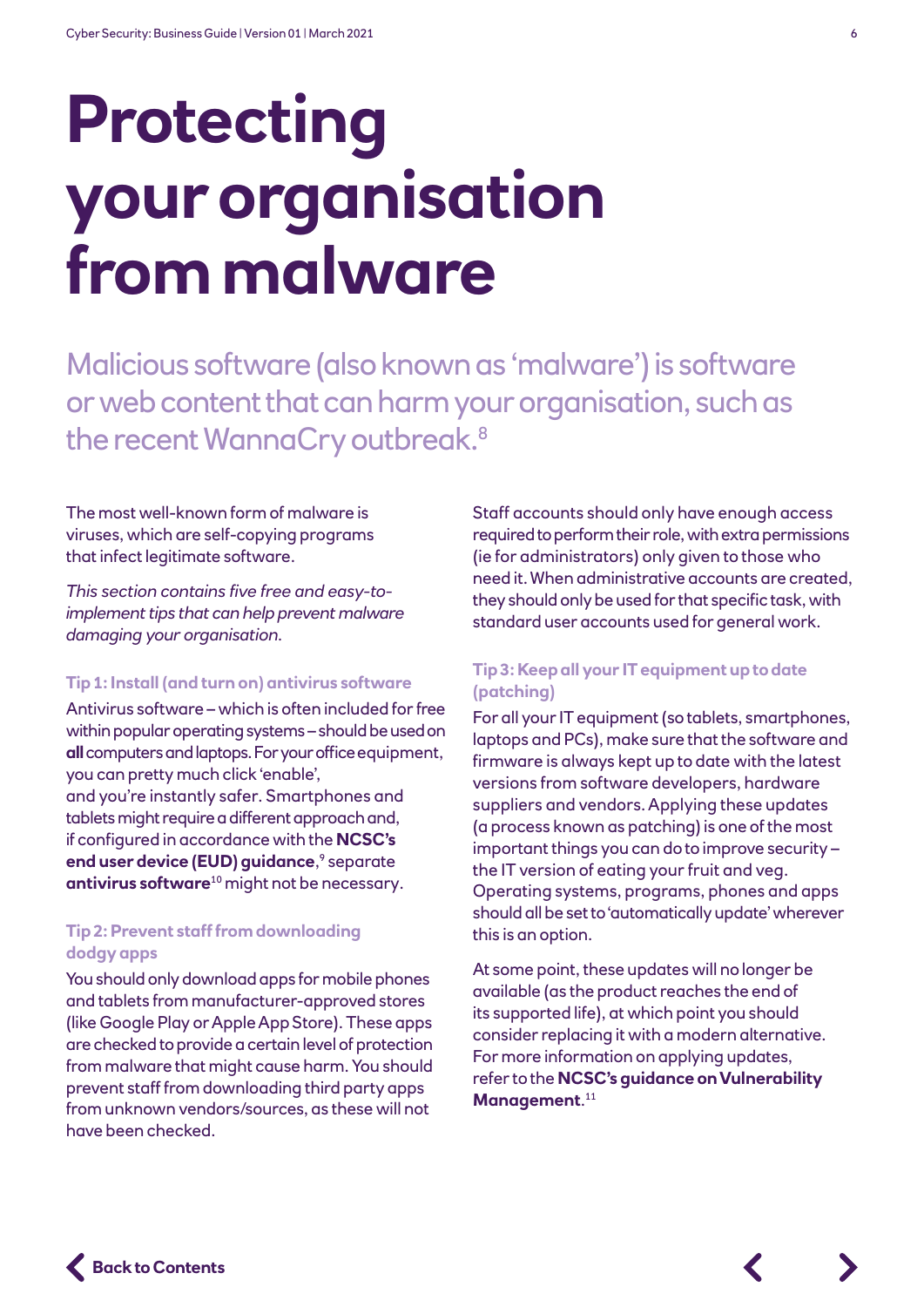



# **Tip 4: Control how USB drives (and memory cards) can be used**

We all know how tempting it is to use USB drives or memory cards to transfer files between organisations and people. However, it only takes a single cavalier user to inadvertently plug in an infected stick (such as a USB drive containing malware) to devastate the whole organisation.

When drives and cards are openly shared, it becomes hard to track what they contain, where they've been and who has used them. You can reduce the likelihood of infection by:

- blocking access to physical ports for most users
- using antivirus tools
- only allowing approved drives and cards to be used within your organisation – and nowhere else.

Make these directives part of your company policy, to prevent your organisation being exposed to unnecessary risks. You can also ask staff to transfer files using alternative means (such as by email or cloud storage), rather than via USB.

### **Tip 5: Switch on your firewall**

Firewalls create a 'buffer zone' between your own network and external networks (such as the internet). Most popular operating systems now include a firewall, so it may simply be a case of switching this on. For more detailed information on using firewalls, refer to the **Network Security section of the NCSC's 10 Steps to Cyber Security**. 12

#### **Find out more**

More detailed, technical advice on preventing malware is available from the **NCSC's 10 Steps to Cyber Security**. 13

For detailed information on removable media, refer to the **removable media section of the NCSC's 10 Steps to Cyber Security**. 14

## **How to protect your PC from viruses (Microsoft guide)**. 15

- 8 [https://www.ncsc.gov.uk/guidance/mitigating-malware-and](https://www.ncsc.gov.uk/guidance/mitigating-malware-and-ransomware-attacks)[ransomware-attacks](https://www.ncsc.gov.uk/guidance/mitigating-malware-and-ransomware-attacks)
- 9 [ncsc.gov.uk/guidance/end-user-device-security](http://ncsc.gov.uk/guidance/end-user-device-security)
- 10 ncsc.gov.uk/blog-post/av-or-not-av
- 11[ncsc.gov.uk/guidance/vulnerability-management](http://ncsc.gov.uk/guidance/vulnerability-management)
- 12[ncsc.gov.uk/guidance/10-steps-network-security](http://ncsc.gov.uk/guidance/10-steps-network-security)
- 13 ncsc.gov.uk/guidance/10-steps-malware-prevention
- 14[ncsc.gov.uk/guidance/10-steps-removable-media-controls](http://ncsc.gov.uk/guidance/10-steps-removable-media-controls)
- <sup>15</sup> [support.microsoft.com/en-us/help/17228/windows-protect](http://support.microsoft.com/en-us/help/17228/windows-protect-my-pc-from-viruses)[my-pc-from-viruses](http://support.microsoft.com/en-us/help/17228/windows-protect-my-pc-from-viruses)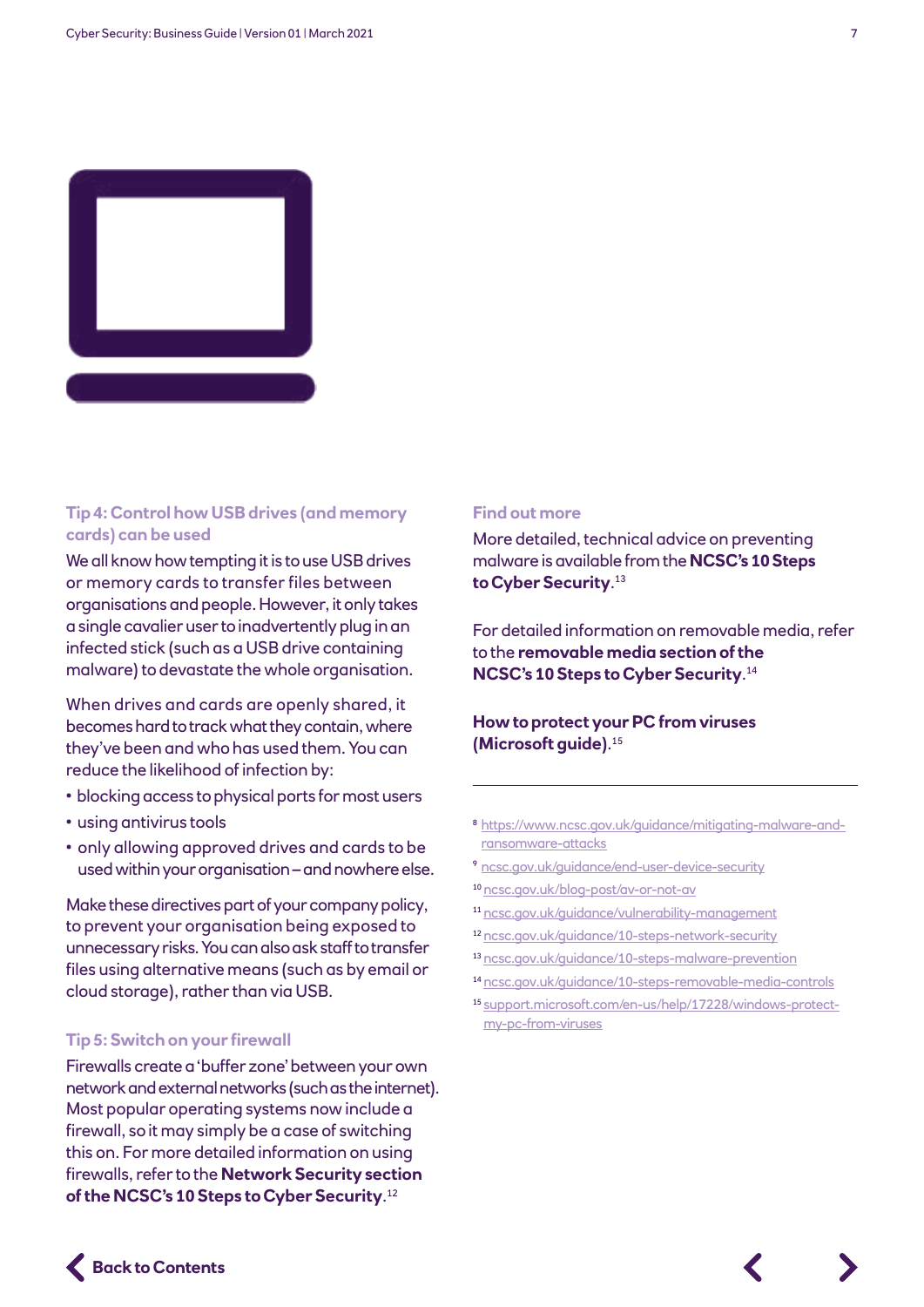# **Keeping your smartphones (and tablets) safe**

Mobile technology is now an essential part of modern business, with more of our data being stored on tablets and smartphones.

What's more, these devices are now as powerful as traditional computers, and because they often leave the safety of the office (and home), they need even more protection than 'desktop' equipment.

*With this in mind, here are five quick tips that can help keep your mobile devices (and the information stored on them) secure.* 

### **Tip 1: Switch on password protection**

A **suitably complex PIN or password**16 (as opposed to a simple one that can be easily guessed or gleaned from your social media profiles) will prevent the average criminal from accessing your phone. Many devices now include fingerprint recognition to lock your device, without the need for a password. However, these features are not always enabled 'out of the box', so you should always check they have been switched on.

### **Tip 2: Make sure lost or stolen devices can be tracked, locked or wiped**

Staff are more likely to have their tablets or phones stolen (or lose them) when they are away from the office or home. Fortunately, the majority of devices include free web-based tools that are invaluable should you lose your device. You can use them to:

- track the location of a device
- remotely lock access to the device (to prevent anyone else using it)
- remotely erase the data stored on the device
- retrieve a backup of data stored on the device.

Setting up these tools on all your organisation's devices may seem daunting at first, but by using **mobile device management software**, 17 you can set up your devices to a standard configuration with a single click.

#### **Tip 3: Keep your device up to date**

No matter which phones or tablets your organisation is using, it is important that they are kept up to date at all times. All manufacturers (for example Windows, Android, iOS) release regular updates that contain critical security updates to keep the device protected. This process is quick, easy and free; devices should be set to automatically update, where possible. Make sure your staff know how important these updates are, and explain how to do it, if necessary. At some point, these updates will no longer be available (as the device reaches the end of its supported life), at which point you should consider replacing it with a modern alternative.

### **Tip 4: Keep your apps up to date**

Just like the operating systems on your organisation's devices, all the applications that you have installed should also be updated regularly with patches from the software developers. These updates will not only add new features, but they will also patch any

 $\blacktriangle$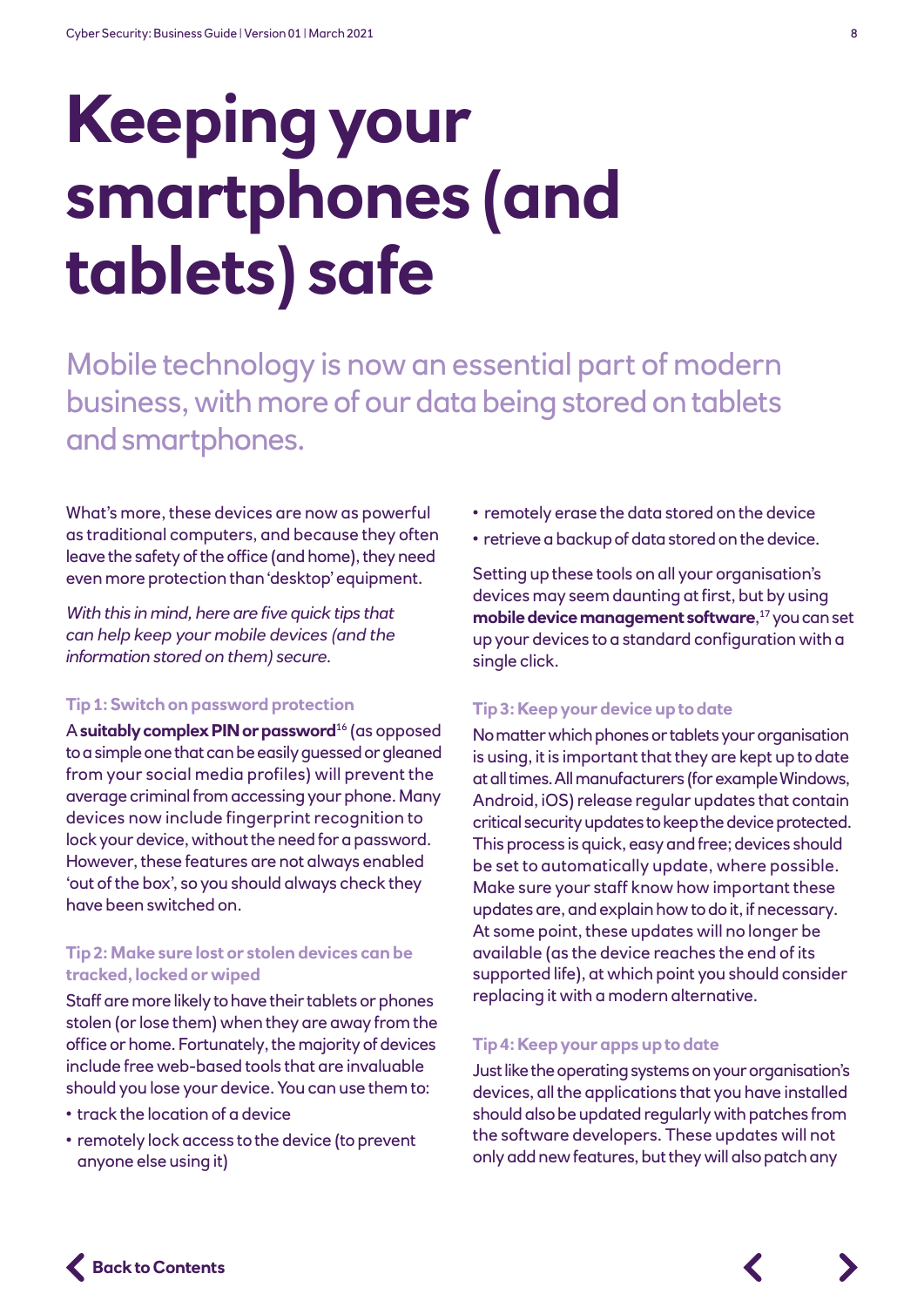

security holes that have been discovered. Make sure staff know when updates are ready, how to install them, and that it's important to do so straight away.

#### **Tip 5: Don't connect to unknown Wi-Fi hotspots**

When you use public Wi-Fi hotspots (for example in hotels or coffee shops), there is no way to easily find out who controls the hotspot, or to prove that it belongs to who you think it does. If you connect to these hotspots, somebody else could access:

- what you're working on while connected
- your private login details that many apps and web services maintain while you're logged on.

The simplest precaution is to not connect to the internet using unknown hotspots, and instead use your mobile 3G or 4G mobile network, which will have built-in security. This means you can also use 'tethering' (where your other devices such as laptops share your 3G/4G connection), or a wireless 'dongle' provided by your mobile network. You can also use Virtual Private Networks (VPNs), a technique that encrypts your data before it is sent across the internet. If you're using third party VPNs, you'll need the technical ability to configure it yourself, and should only use VPNs provided by reputable service providers.

#### **Find out more**

If you're about to invest in a new device, we recommend you read the **Buyer's Guide to Choosing and Using Mobile Devices**<sup>18</sup> produced by the Home Office.

For more technical information about how to ensure your staff can work safely while on the move or at home, please refer to the **10 Steps: Home and Mobile Working guidance**. 19

- 16[ncsc.gov.uk/blog-post/three-random-words-or](http://ncsc.gov.uk/blog-post/three-random-words-or-thinkrandom-0)[thinkrandom-0](http://ncsc.gov.uk/blog-post/three-random-words-or-thinkrandom-0)
- 17 [ncsc.gov.uk/blog-post/ncsc-it-mdm-products-which-one](http://ncsc.gov.uk/blog-post/ncsc-it-mdm-products-which-one-best-1)[best-1](http://ncsc.gov.uk/blog-post/ncsc-it-mdm-products-which-one-best-1)
- <sup>18</sup> [tinyurl.com/y9hgclg4](http://tinyurl.com/y9hgclg4)
- 19[ncsc.gov.uk/guidance/10-steps-home-and-mobile-working](http://ncsc.gov.uk/guidance/10-steps-home-and-mobile-working)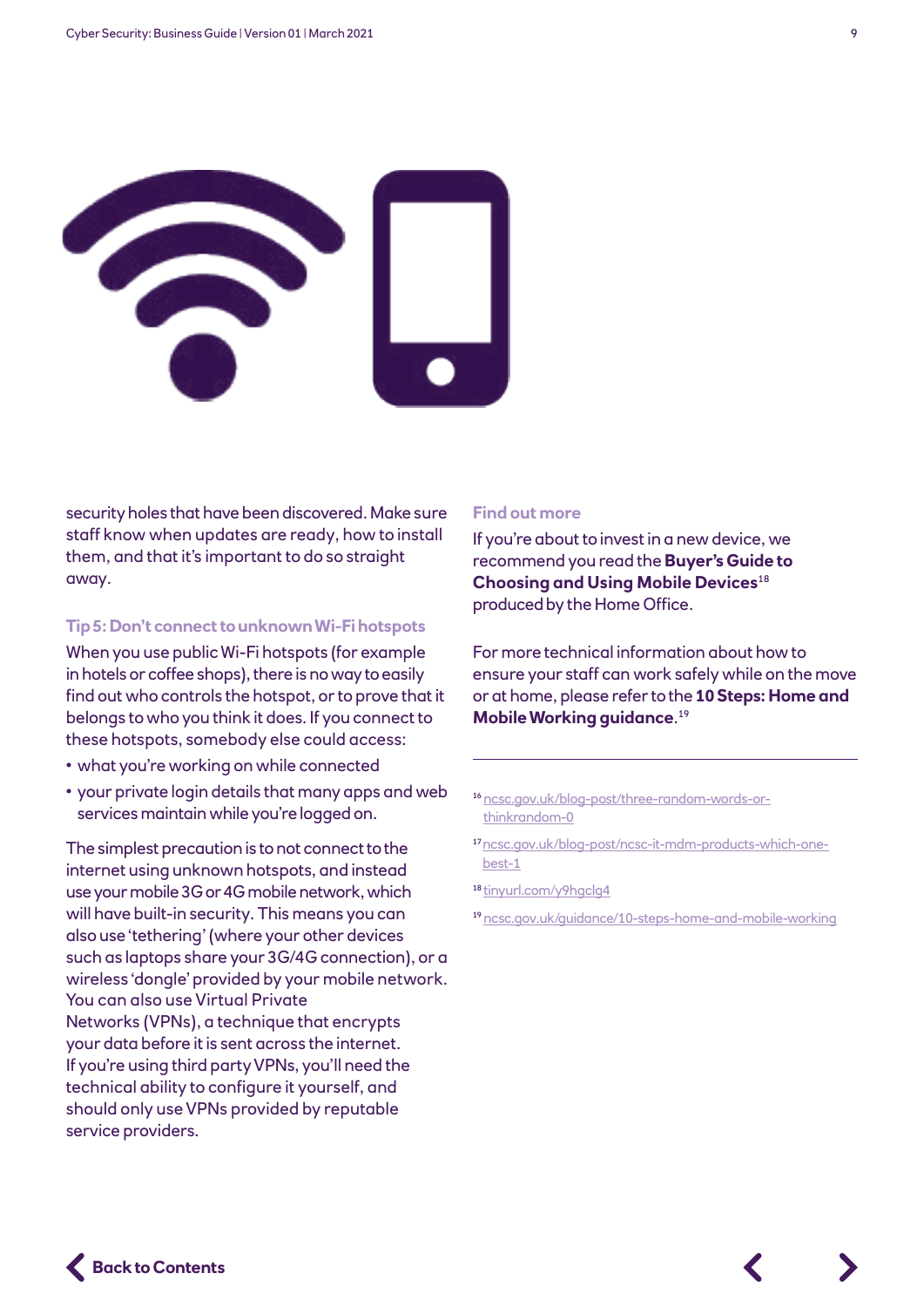# **Using passwords to protect your data**

Your laptops, computers, tablets and smartphones will contain a lot of your own business-critical data, the personal information of your customers, and also details of the online accounts that you access.

It is essential that this data is available to you, but not available to unauthorised users.

Passwords – when implemented correctly – are a free, easy and effective way to prevent unauthorised users accessing your devices.

*This section outlines five things to keep in mind when using passwords.* 

### **Tip 1: Make sure you switch on password protection**

Set a screenlock password, PIN or other authentication method (such as fingerprint or face unlock). The **NCSC blog**20 has some good advice on passwords. If you're mostly using fingerprint or face unlock, you'll be entering a password less often, so consider setting up a long password that's difficult to guess.

Having said this, password protection is not just for smartphones and tablets. Make sure that your office equipment (so laptops and PCs) all use an encryption product (such as BitLocker for Windows) using a **Trusted Platform Module (TPM)**21 with a PIN, or **FileVault (on macOS)**22 in order to start up. Most modern devices have encryption built in, but encryption may still need to be turned on and configured, so check you have set it up.

# **Tip 2: Use two-factor authentication for 'important' accounts**

If you're given the option to use two-factor authentication (also known as 2FA) for any of your accounts, you should do: it adds a large amount of security for not much extra effort. 2FA requires two different methods to 'prove' your identity before you can use a service, generally a password plus one other method. This could be a code that's sent to your smartphone (or a code that's generated from a bank's card reader) that you must enter in addition to your password.

## **Tip 3: Avoid using predictable passwords**

If you are in charge of IT policies within your organisation, make sure staff are given **actionable information**on setting passwords that is easy for them to understand. Passwords should be easy to remember, but hard for somebody else to guess. A good rule is to make sure that somebody who knows you well couldn't guess your password in 20 attempts. Staff should also avoid using the **most common passwords**, 23 which criminals can easily guess. The NCSC have some useful advice on **how to choose a non-predictable password**. 24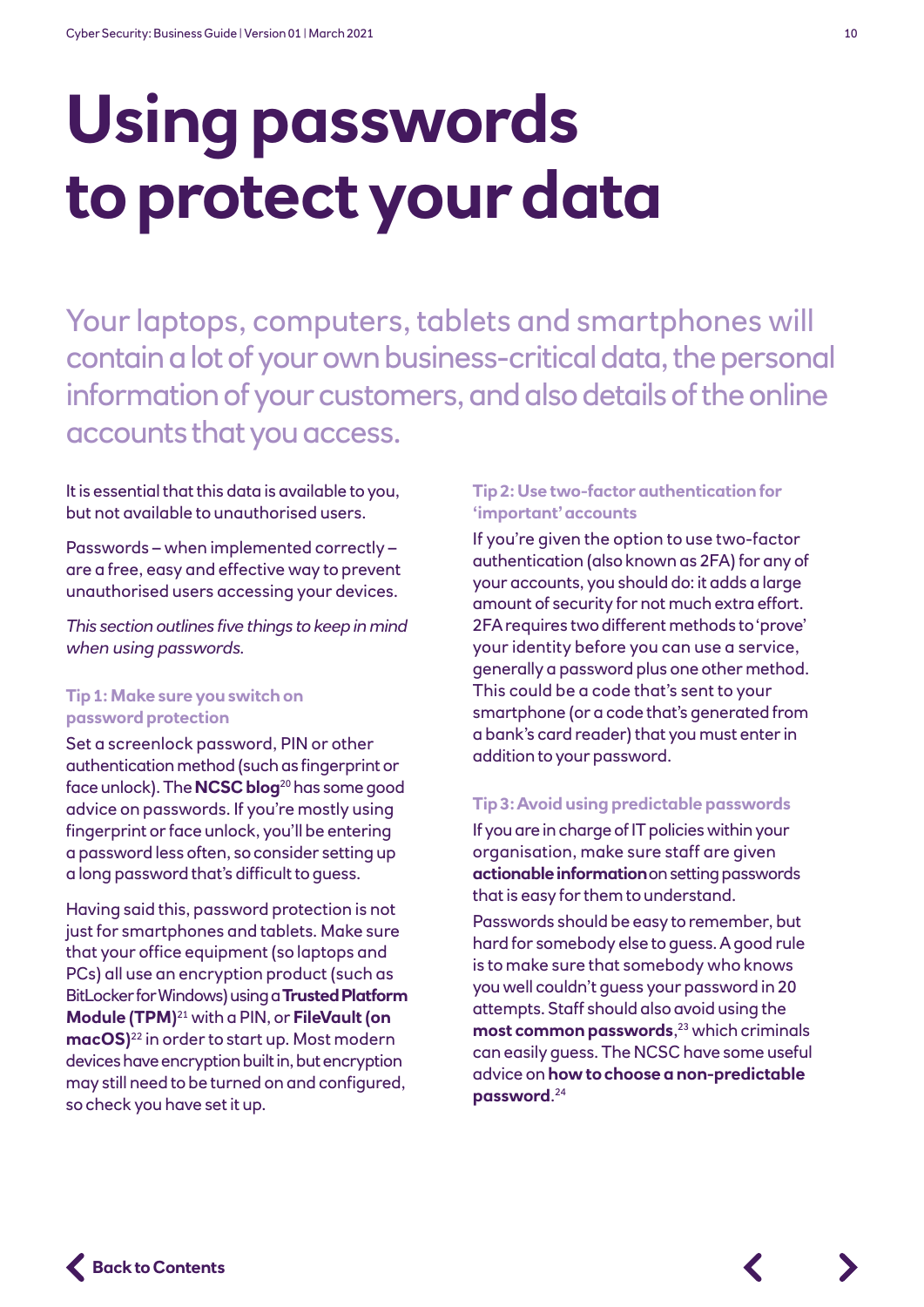

Remember that your IT systems should **not** require staff to share accounts or passwords to get their job done. Make sure that every user has personal access to the right systems, and that the level of access given is always the lowest needed to do their job while minimising unnecessary exposure to systems they don't need access to.

## **Tip 4: Help your staff cope with 'password overload'**

If you're in charge of how passwords are used in your organisation, there are a number of things you can do that will improve security. Most importantly, your staff will have dozens of non-work related passwords to remember as well, so only enforce password access to a service if you really need to. Where you do use passwords to access a service, do not enforce regular password changes. Passwords really only need to be changed when you suspect a compromise of the login credentials.

You should also provide secure storage so staff can write down passwords for important accounts (such as email and banking) and keep them safe (but not with the device itself). Staff will forget passwords, so make sure they can reset their own passwords easily.

Consider using **password managers**, 25 which are tools that can create and store passwords for you that you access via a 'master' password.

Since the master password is protecting all of your other passwords, make sure it's a strong one, for example by using three random words.

### **Tip 5: Change all default passwords**

One of the most common mistakes is not changing the manufacturers' default passwords that smartphones, laptops and other types of equipment are issued with. Change all default passwords before devices are distributed to staff. You should also regularly check devices (and software) specifically to detect unchanged default passwords.

#### **Find out more**

If you're in charge of setting up passwords in your organisation, please refer to our **password policy guidance**. 26

- <sup>20</sup> [ncsc.gov.uk/blog-post/three-random-words-or-thinkrandom-0](http://ncsc.gov.uk/blog-post/three-random-words-or-thinkrandom-0)
- <sup>21</sup> [technet.microsoft.com/en-us/library/cc766295\(v=ws.10\).aspx](http://technet.microsoft.com/en-us/library/cc766295(v=ws.10).aspx)
- <sup>22</sup> [support.apple.com/en-gb/HT204837](http://support.apple.com/en-gb/HT204837)
- <sup>23</sup> [ncsc.gov.uk/collection/top-tips-for-staying-secure-online/use](http://ncsc.gov.uk/collection/top-tips-for-staying-secure-online/use-a-strong-and-separate-password-for-email)[a-strong-and-separate-password-for-email](http://ncsc.gov.uk/collection/top-tips-for-staying-secure-online/use-a-strong-and-separate-password-for-email)
- <sup>24</sup> [ncsc.gov.uk/blog-post/three-random-words-or-thinkrandom-0](http://ncsc.gov.uk/blog-post/three-random-words-or-thinkrandom-0)
- <sup>25</sup> [ncsc.gov.uk/blog-post/what-does-ncsc-think-password](http://ncsc.gov.uk/blog-post/what-does-ncsc-think-password-managers)[managers](http://ncsc.gov.uk/blog-post/what-does-ncsc-think-password-managers)
- <sup>26</sup> [ncsc.gov.uk/guidance/password-guidance-simplifying](http://ncsc.gov.uk/guidance/password-guidance-simplifying-your-approach)[your-approach](http://ncsc.gov.uk/guidance/password-guidance-simplifying-your-approach)

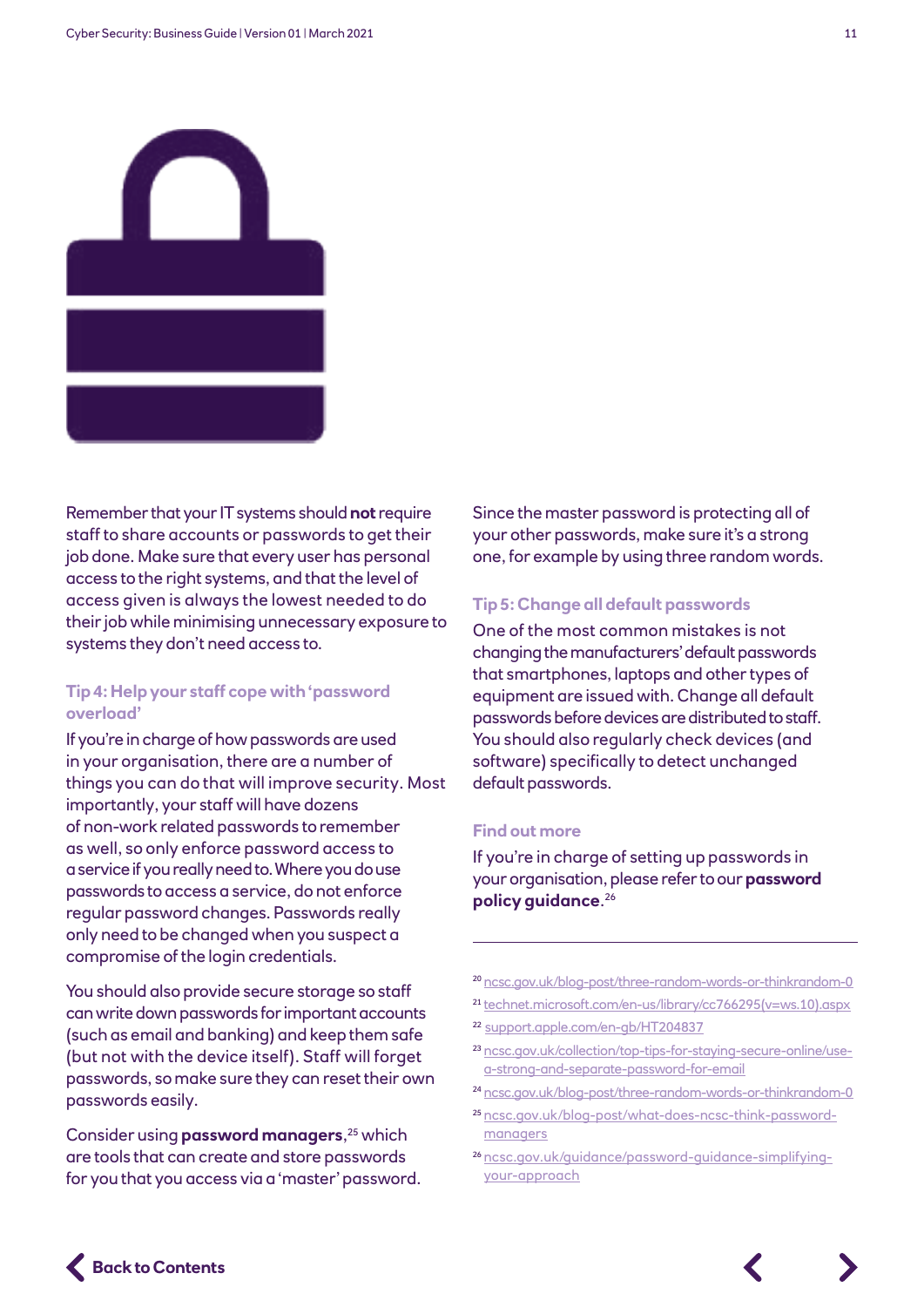# **Avoiding phishing attacks**

In a typical phishing attack, scammers send fake emails to thousands of people, asking for sensitive information (such as bank details), or containing links to bad websites.

They might try to trick you into sending money, steal your details to sell on, or they may have **political or ideological motives**<sup>27</sup> for accessing your organisation's information.

Phishing emails are getting harder to spot, and some will still get past even the most observant users. Whatever your business, however big or small it is, you will receive phishing attacks at some point. This section contains some easy steps to help you identify the most common phishing attacks, **but be aware that there is a limit to what you can expect your users to do**. 28

## **Tip 1: Configure accounts to reduce the impact of successful attacks**

You should configure your staff accounts in advance using the principle of 'least privilege'. This means giving staff the lowest level of user rights required to perform their jobs, so if they are the victim of a phishing attack, the potential damage is reduced.

To further reduce the damage that can be done by malware or loss of login details, ensure that your staff don't browse the web or check emails from an account with administrator privileges. An administrator account is a user account that allows you to make changes that will affect other users. Administrators can change security settings, install software and hardware, and access all files on the computer. So an attacker

having unauthorised access to an administrator account can be far more damaging than accessing a standard user account.

Use two-factor authentication (2FA) on your important accounts such as email. This means that even if an attacker knows your passwords, they still won't be able to access that account.

# **Tip 2: Think about how you operate**

Consider ways that someone might target your organisation, and make sure your staff all understand normal ways of working (especially regarding interaction with other organisations), so that they're better equipped to spot requests that are out of the ordinary. Common tricks include sending an invoice for a service that you haven't used, so when the attachment is opened, malware is automatically installed (without your knowledge) on your computer.

Another is to trick staff into transferring money or information by sending emails that look authentic. Think about your usual practices and how you can help make these tricks less likely to succeed. For example:

- Do staff know what to do with unusual requests, and where to get help?
- Ask yourself whether someone impersonating an important individual (a customer or manager) via email should be challenged (or have their identity verified another way) before action is taken.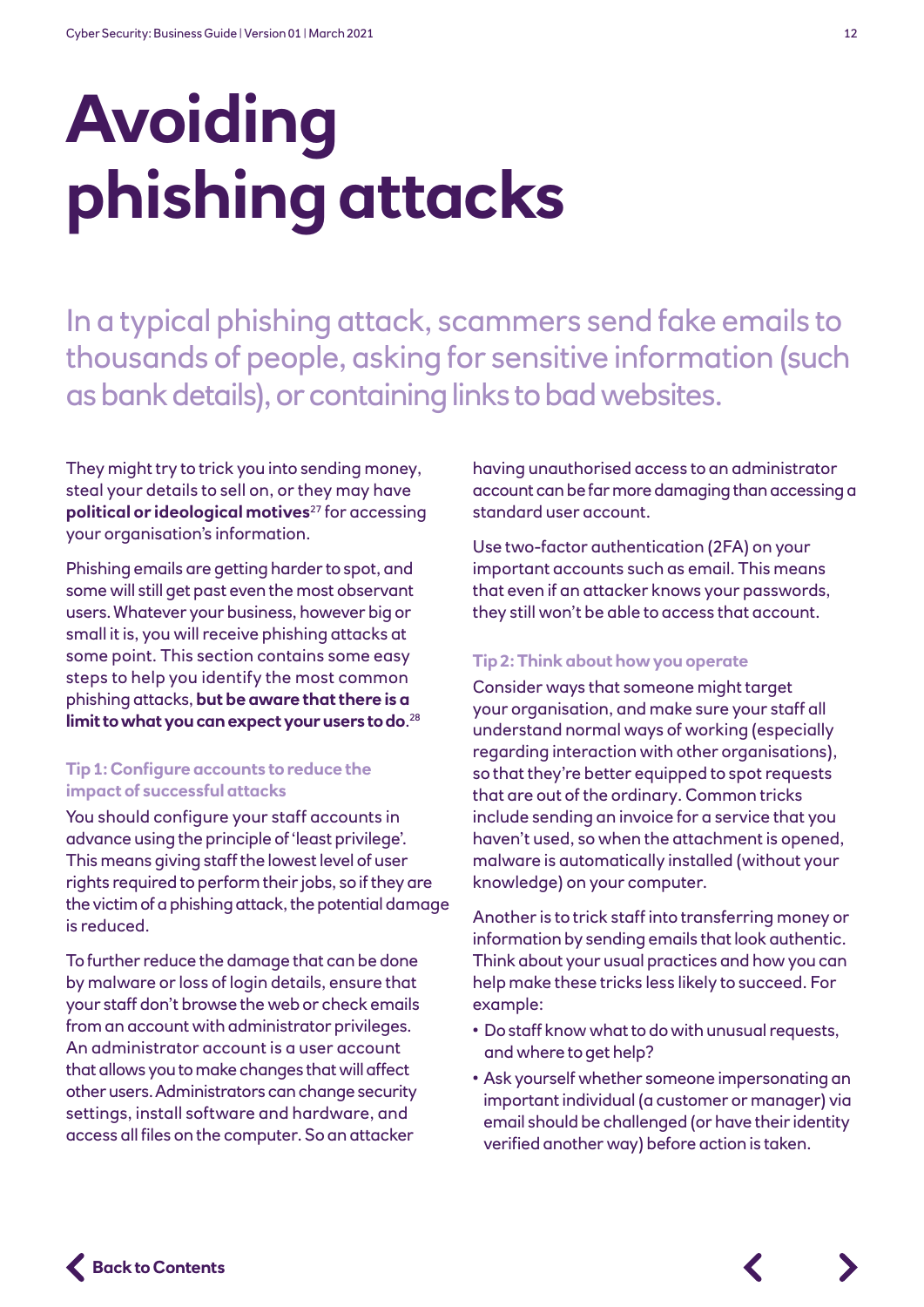

• Do you understand your regular business relationships? Scammers will often send phishing emails from large organisations (such as banks) in the hope that some of the email recipients will have a connection to that company. If you get an email from an organisation you don't do business with,

treat it with suspicion.

• Think about how you can encourage and support your staff to question suspicious or just unusual requests, even if they appear to be from important individuals. Having the confidence to ask 'is this genuine?' can be the difference between staying safe, or a costly mishap.

#### **Tip 3: Check for the obvious signs of phishing**

Expecting your staff to identify and delete all phishing emails is an impossible request and would have a massive detrimental effect on business productivity. However, many phishing emails still fit the mould of a traditional attack, so look for the following warning signs:

• Many phishing scams originate overseas and often the spelling, grammar and punctuation are poor. Others will try and create officiallooking emails by including logos and graphics. Is the design (and quality) what would you'd expect from a large organisation?

- Is it addressed to you by name, or does it refer to 'valued customer', or 'friend', or 'colleague'? This can be a sign that the sender does not actually know you, and that it is part of a phishing scam.
- Does the email contain a veiled threat that asks you to act urgently? Be suspicious of words like 'send these details within 24 hours' or 'you have been a victim of crime, click here immediately'.
- Look out for emails that appear to come from a high-ranking person within your organisation, requesting a payment is made to a particular bank account. Look at the sender's name. Does it sound legitimate, or is it trying to mimic someone you know?
- If it sounds too good to be true, it probably is. It's most unlikely that someone will want to give you money, or give you access to some secret part of the internet.

#### **Tip 4: Report all attacks**

Make sure that your staff are encouraged to ask for help if they think that they might have been a victim of phishing, especially if they've not raised it before. It's important to take steps to scan for malware and change passwords as soon as possible if you suspect a successful attack has occurred.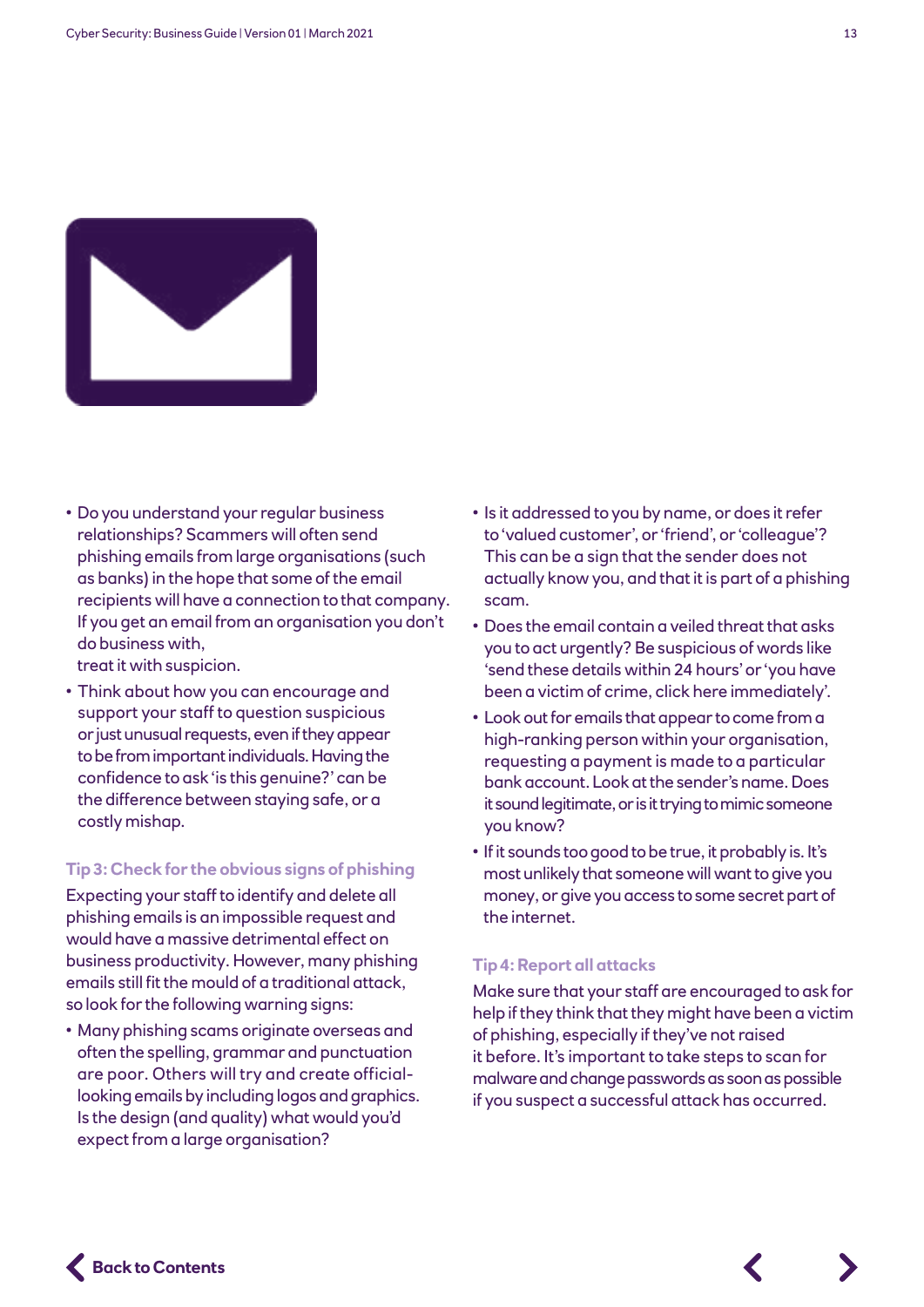

Do not punish staff if they get caught out. It discourages people from reporting in future, and can make them so fearful that they spend excessive time and energy scrutinising every email they receive. Both these things cause more harm to your business in the long run.

If you believe that your organisation has been the victim of online fraud, scams or extortion, you should report this through the **Action Fraud website**. 29 Action Fraud is the UK's national fraud and cybercrime reporting centre. If you are in Scotland contact Police Scotland on 101.

#### **Tip 5: Keep up to date with attackers**

Attackers are always trying different methods of attack, even when tools like automatic email protection have prevented previous attempts. So it's worth keeping on top of the techniques used by attackers, to try and stay one step ahead. Consider signing up for the free **Action Fraud Alert service**<sup>30</sup> to receive direct, verified, accurate information about scams and fraud in your area by email, recorded voice and text message.

Monitor the advice from your local Police Service, and Regional & Organised Crime Unit (ROCU), who will put out warnings of specific cybercrime activity in your area. Join the **Cyber Security Information Sharing Partnership (CiSP)**31 which provides a forum for cyber-security discussion from beginner through to expert level. It's also a platform where organisations can share intelligence gathered from their own computer networks.

<sup>27</sup> [bbc.co.uk/news/uk-38332266](http://bbc.co.uk/news/uk-38332266)

- <sup>28</sup> <https://www.ncsc.gov.uk/guidance/phishing> <https://www.ncsc.gov.uk/guidance/suspicious-email-actions>
- <sup>29</sup> <https://exerciseinabox.service.ncsc.gov.uk/>
- <sup>30</sup> [actionfraud.police.uk/sign-up-for-action-fraud-alert](http://actionfraud.police.uk/sign-up-for-action-fraud-alert)

<sup>31</sup> [ncsc.gov.uk/cisp](http://ncsc.gov.uk/cisp)

Contains public sector information produced by the National Cyber Security Centre and licensed for re-use under the Open Government Licence v3.0

**<http://www.nationalarchives.gov.uk/doc/open-government-licence/version/3/>**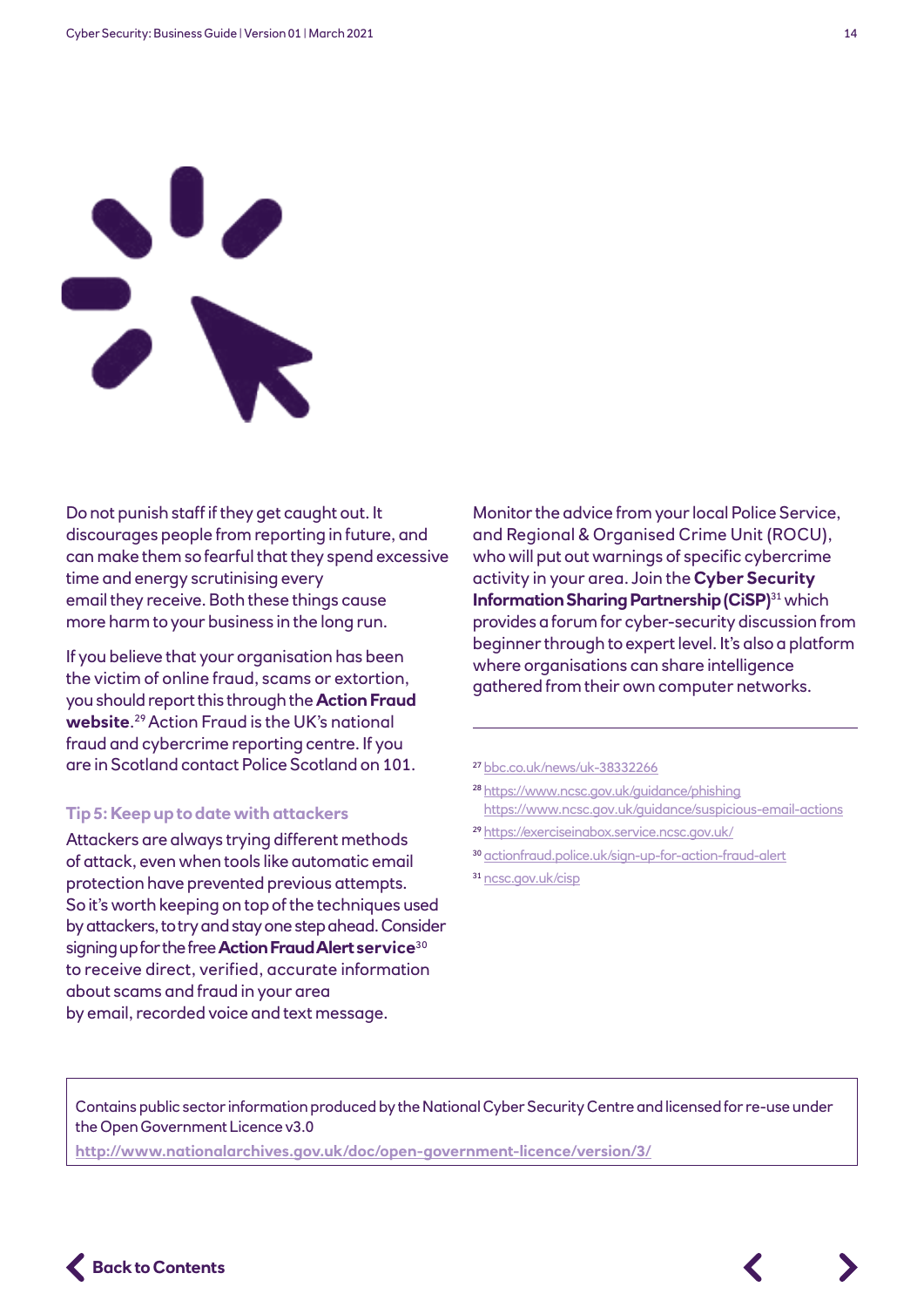# **Infographic summary**

This advice has been produced to help small businesses protect themselves from the most common cyber attacks. The five topics covered are easy to understand and cost little to implement. Read our quick tips below, or find out more at **[ncsc.gov.uk/smallbusiness](http://ncsc.gov.uk/smallbusiness)**

# **Backing up your data**

**Take regular backups of your important data, and test they can be restored. This will reduce the inconvenience of any data loss from theft, fire, other physical damage or ransomware.**



**Identify what needs to be backed up.** Normally this will comprise documents, photos, emails, contacts and calendars, kept in a few common folders. Make backing up part of your everyday business.



**Ensure the device containing your backup is not permanently connected** to the device holding the original copy, either physically or over a local network.



**Consider backing up to the cloud.** This means your data is stored in a separate location (away from your offices/ devices), and you'll also be able to access it quickly, from anywhere.

# **Keeping your smartphones (and tablets) safe**

**Smartphones and tablets (which are used outside the safety of the office and home) need even more protection than desktop equipment.**



**Switch on PIN/password protection/fingerprint recognition** for mobile devices.

Configure devices so that when lost or stolen they can be **tracked, remotely wiped** or **remotely locked**.



Keep your **devices** (and all **installed apps**) **up to date**, using the '**automatically update**' option if available.



When sending sensitive data, dont connect to public Wi-Fi hotspots – **use 3G or 4G connections** (including tethering and wireless dongles) or **use VPNs**.



**Replace devices that are no longer supported by manufacturers** with up-to-date alternatives.

# **Preventing malware damage**

**You can protect your organisation from the damage caused by 'malware' (malicious software including viruses) by adopting some simple and low-cost techniques.**



**Use antivirus software** on all computers and laptops. **Only install approved software** on tablets and smartphones, and prevent users from downloading third party apps from unknown sources.



**Patch all software and firmware** by promptly applying the latest software updates provided by manufacturers and vendors. Use the **'automatically update'** option where available.



**Control access to removable media** such as SD cards and USB sticks. Consider disabling ports, or limiting access to sanctioned media. Encourage staff to transfer files via email or cloud storage instead.



**Switch on your firewall** (included with most operating systems) to create a buffer zone between your network and the internet.

# **Avoiding phishing attacks**

**In phishing attacks, scammers send fake emails asking for sensitive information (such as bank details), or containing links to bad websites.**



Ensure staff **don't browse the web or check emails** from an account with **administration privileges**. This will reduce the impact of successful phishing attacks.



**Scan for malware** and **change passwords** as soon as possible if you suspect a successful attack has occurred. **Don't punish staff** if they get caught out (it discourages people from reporting it in the future).



Check for obvious signs of phishing, like **poor spelling and grammar**, or **low quality versions** of recognisable logos. Does the sender's email address look legitimate, or is it trying to mimic someone you know?

# **Using passwords to protect your data**

**Passwords – when implemented correctly – are a free, easy and effective way to prevent unauthorised people from accessing your devices and data.**



Make sure all laptops, Macs and PCs **use encryption products** that require a password to boot. Switch on **password/PIN protection** or **fingerprint recognition** for mobile devices.



**Use two-factor authentication (2FA)** for important websites like banking and email, if you're given the option.



**Avoid using predictable passwords** (such as family and pet names). Avoid the most common passwords that criminals can guess (like passw0rd).



**If you forget your password** (or you think somebody else knows it), tell your IT department as soon as you can.



**Change** the manufacturers' default passwords that devices are issued with, before they are distributed to staff.



**Provide secure storage** so staff can write down passwords and keep them safe (but not with the device). Ensure staff can reset their own passwords easily.



**Consider using a password manager,** but only for your less important websites and accounts where there would be no real permanent damage if the password was stolen.

# For more information go to **[ncsc.gov.uk](http://ncsc.gov.uk)**